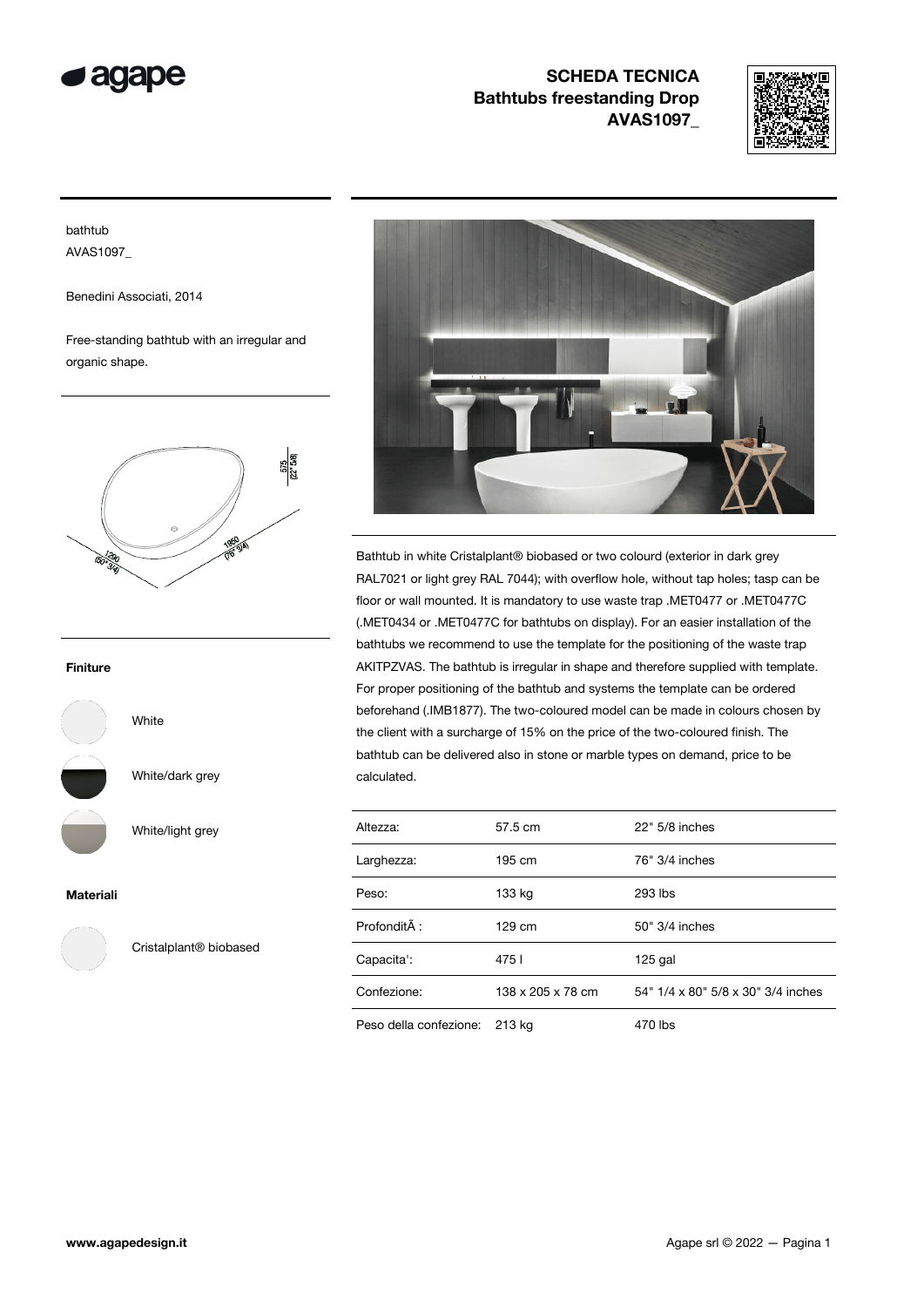



### **Main dimensions**

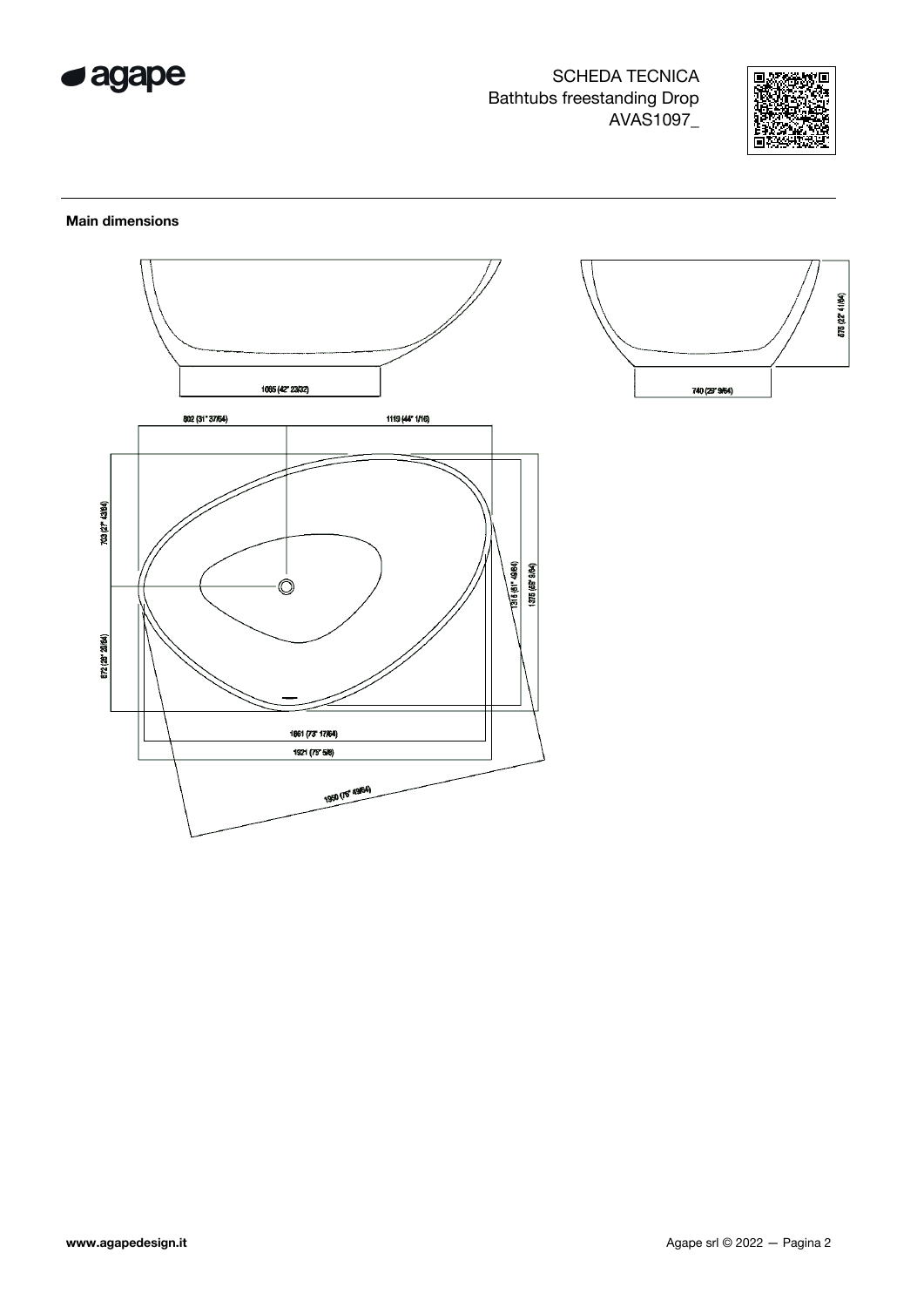



**Dimensions for recess** 

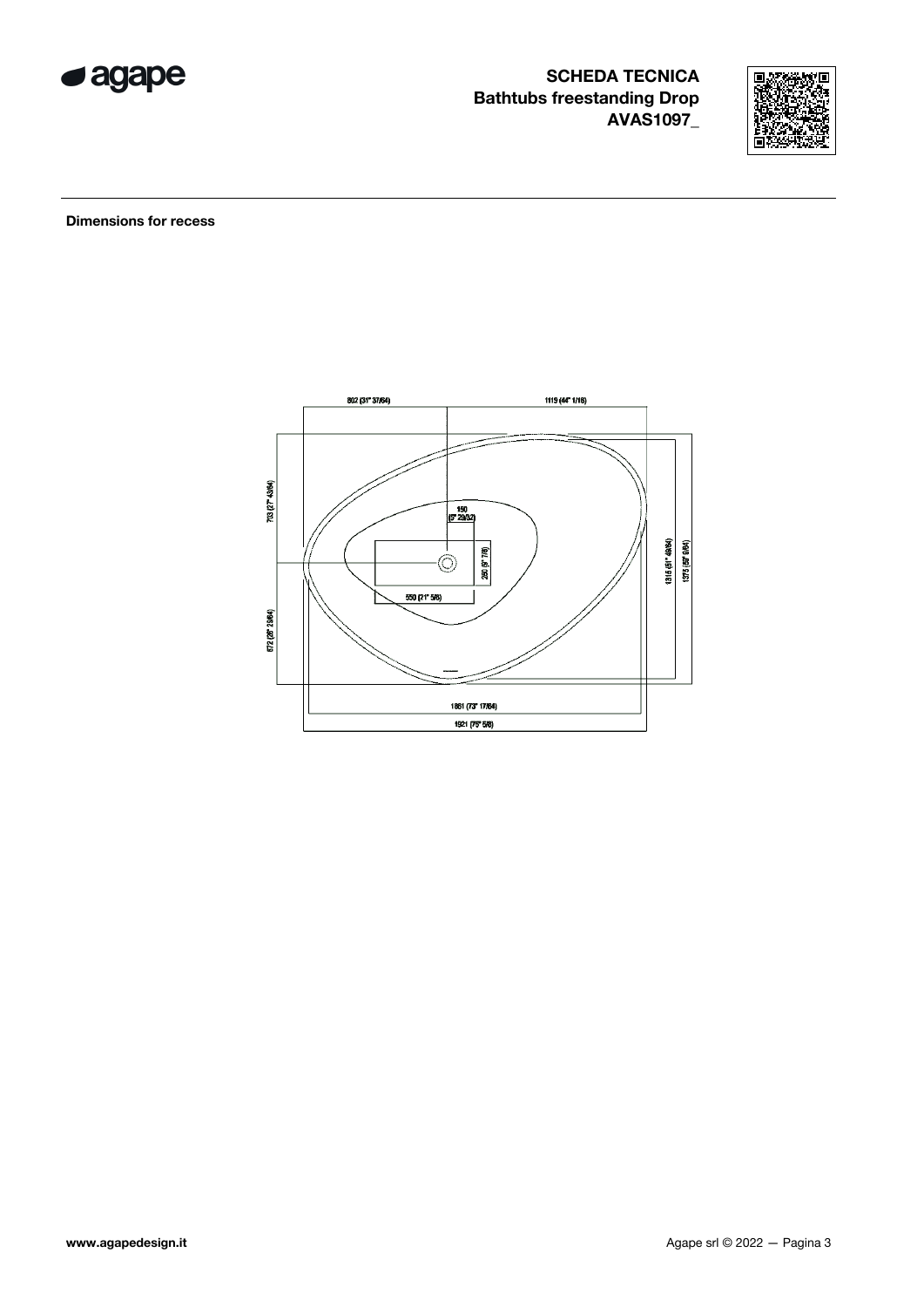



#### Dimensions for wall mounted taps



|            |                                          | A۰             | B**            | С             |
|------------|------------------------------------------|----------------|----------------|---------------|
| FEZ        | (ARUB050000L, ARUB051000L, ARUB150000C,  | 675 (26"32/64) |                | 20 (25/32")   |
|            | ARUB151000C, ARUB1089S, ARUB190000C,     |                |                |               |
|            | ARUB191000C, ARUB1091S)                  |                |                |               |
|            | MEMORY (ARUB1076S, ARUB1077S, ARUB1040S) | 675 (26"32/64) |                | 20 (25/32")   |
|            | SQUARE (ARUB0932N, ARUB0933N, ARUB1117)  |                | 675 (26"32/64) | 20 (25/32)    |
|            | SQUARE (ARUB1118)                        |                | 675 (26"32/64) | 120 (4723/32) |
| <b>SEN</b> | (ASEN0912V)                              |                | 675 (26"32/64) | 20 (25/32")   |
|            |                                          |                |                |               |

 $\overline{a}$ <sup>,</sup> un corretto posizionamento del pozzetto e<br>la rubinetteria è necessario utilizzare la dima<br>artone con sagoma uguale al profilo della ca.

se.<br>a correct positioning of the recess and the<br>it is necessary to use the carton template<br>i the shape of the bathtub.

inserasse gruppo / axial distance for tap<br>filo inferiore gruppo / Tap's lower edge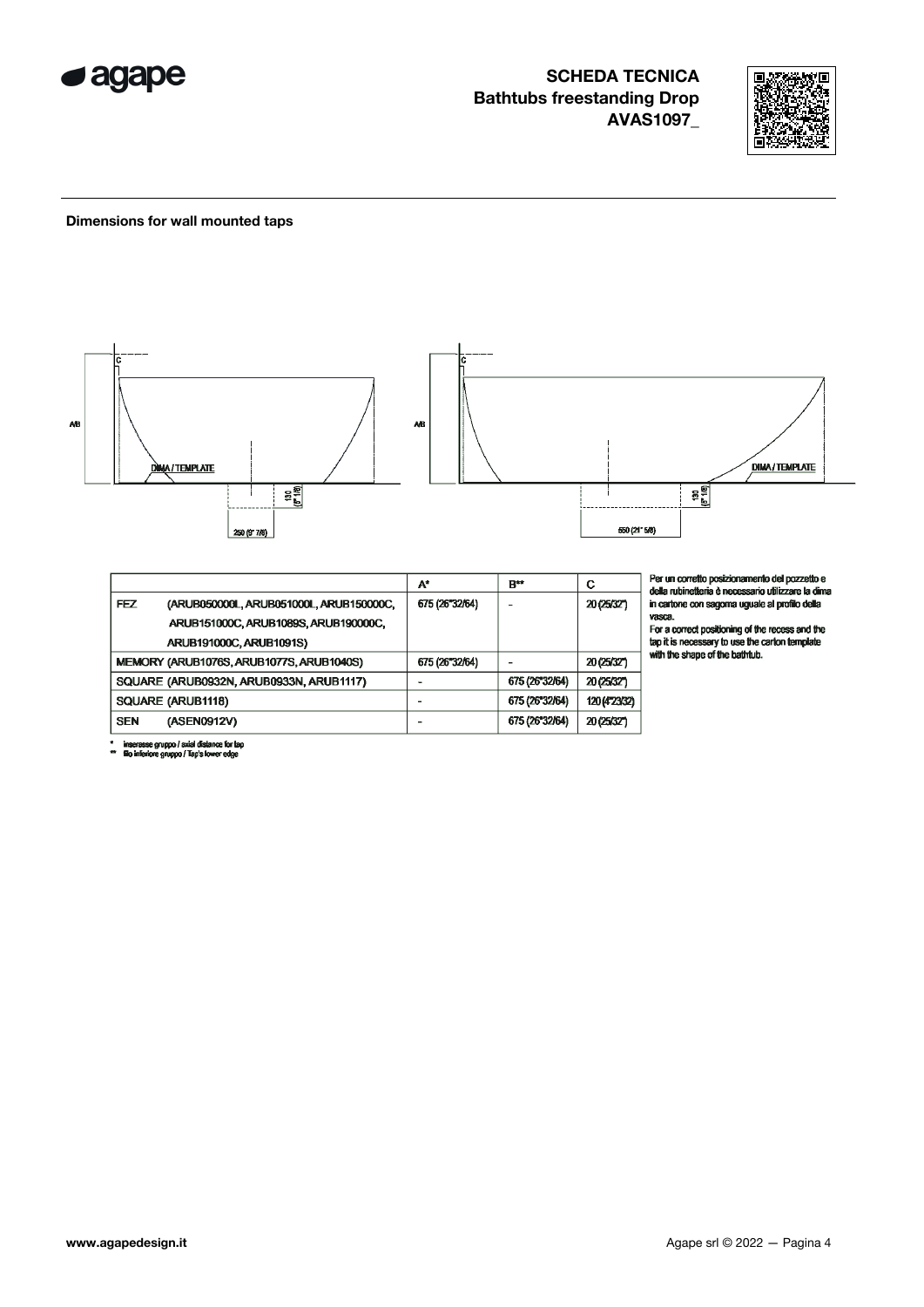



### Dimensions for freestanding spouts



|            |                                       | Α                  | в           |
|------------|---------------------------------------|--------------------|-------------|
| FEZ        | (ARUB140, RAUB145, ARUB170N)          | $80(3^{\circ}1/8)$ | 200 (7"7/8) |
|            | MEMORY (ARUB1078, ARUB1072, ARUB1033) | $80(3^{\circ}1/8)$ | 200 (7"7/8) |
|            | SQUARE (ARUB0961L, ARUB0934L,         | 80 (3"1/8)         | 165(6"1/5)  |
|            | ARUB0935NL, ARUB0936NL,               |                    |             |
|            | ARUB0952L ARUB1024N,                  |                    |             |
|            | <b>ARUB1112, ARUB1115)</b>            |                    |             |
| <b>SEN</b> | (ASEN0911)                            | 80 (3"1/8)         | 165 (6"1/5) |

Per un corretto posizionamento del pozzetto e della rubinetteria è<br>necessario utilizzare la dima in cartone con sagoma uguale al profilo

superiore della vasca.<br>For a correct positioning of the recess and the tap it is necessary to<br>use the carton template with the shape of the upper rim of the bathtub.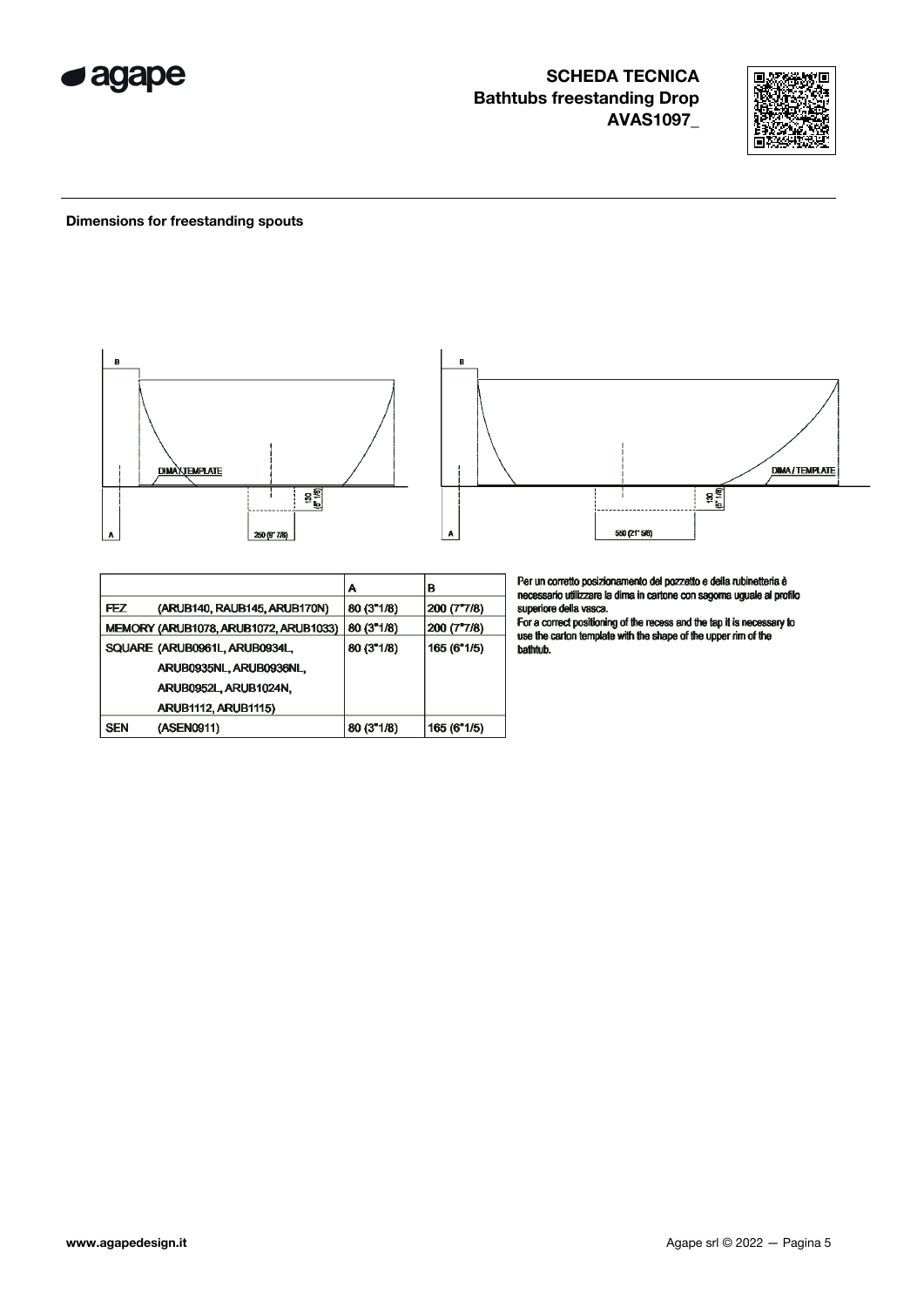



### Dimensions for tap support



Per un corretto posizionamento del pozzetto e della rubinetteria è necessario utilizzare la dima in carlone con<br>sagoma uguale al profilo superiore della vasca.<br>For a correct positioning of the recess and the tap it is nece